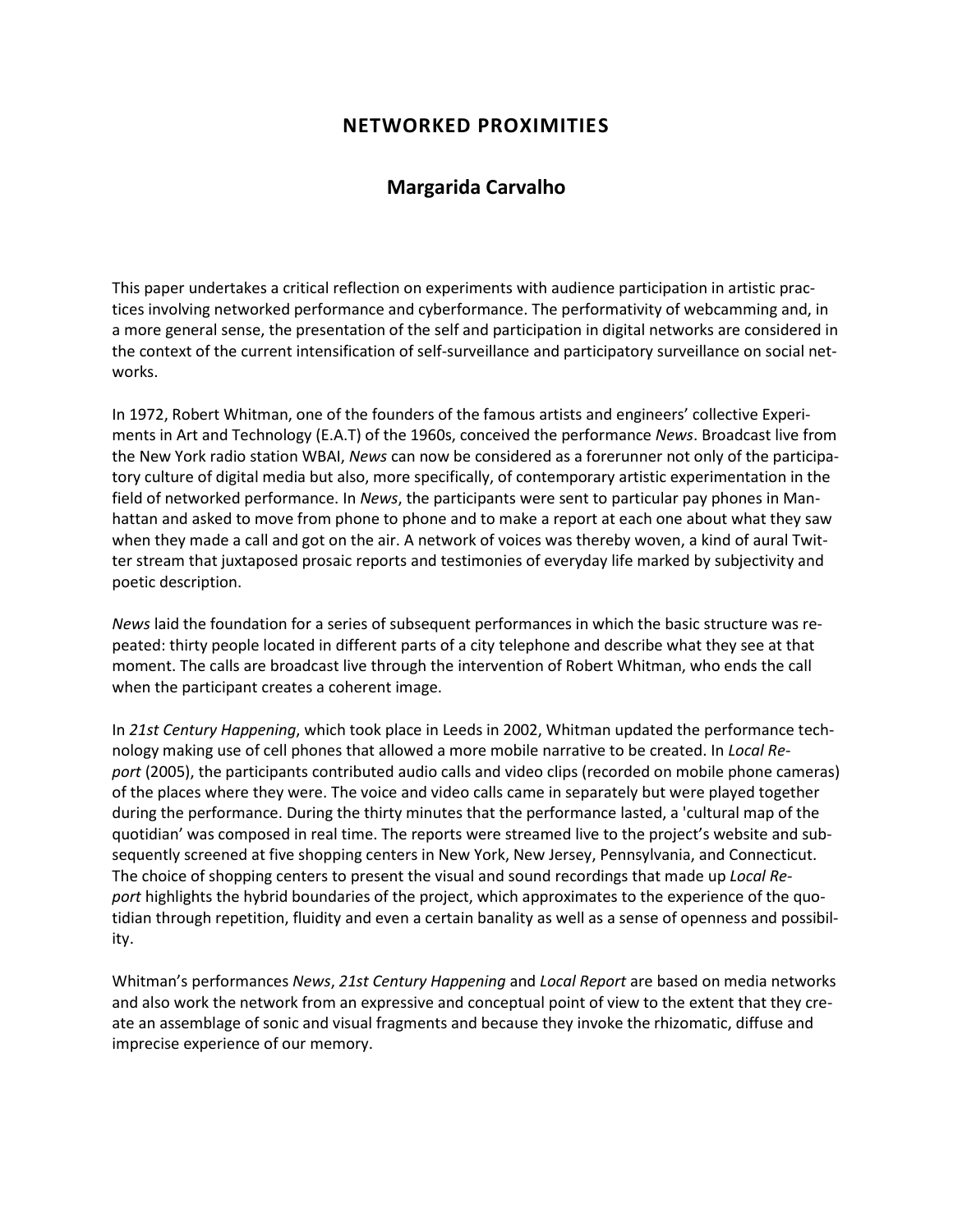### Cyberformance: The project *cctvecstasy* by WebCam Operators

In 2004, Jo-Anne Green, Michelle Riel and Helen Thorington (who make up the publishing project *Networked\_Performance*) defined the scope of networked performance as being that of "[...] any live event that is network enabled," including "any form of networking in which computational devices speak to each other and create a feedback loop." [1] For the authors, networked performances are therefore characterized by being live or experienced at the moment of creation or reception and their origins lie in mail art and fax, telephone or satellite art. Nowadays, the ubiquity, convergence and mobility of digital media enhance the intensification of the experience of telepresence that is entwined in the distributed nature of networked performance.

In parallel, the concept of cyberformance, as developed by Helen Varley Jamieson in *Adventures in Cyberformance: Experiments at the Interface of Theatre and the Internet,*presents clear affinities with that of the networked performance, although it is more specifically inscribed in the participatory world of the Internet. In Helen Varley Jamieson's words:

When I first coined the term cyberformance in 2000, I was struggling to find a way to describe this emerging form. I knew that two aspects at least were fundamental: location and liveness. The site for this new form was the Internet, or rather the overlapping and fluid spaces emerging between physical realities and the ethereal digital/electric space: a third space grafted from the real-time confluence of the stage and remote locations. [2]

We can therefore state that cyberformance is a subgenre of the vaster category of networked performance and it is precisely in the light of these concepts that we now analyze the project *cctvecstasy* by the collective WebCam Operators, which was developed in 2009 within the scope of the Radiator Festival in Nottingham. This cyberformance included participations by Paula Roush at the QUAD, Derby, Marie Josiane Agossou at South Bank University, London, Lina Jungergård at Area 10, London, Deej Fabyc at the Elastic Gallery, Sweden, Lara Morais and Maria Lusitano at the Malmo Academy of Art, Sweden, and Aaron de Montesse and Anne Overaa in their homes. Susana Mendes Silva was also a member of the collective but last-minute technical problems prevented her from participating.

The performance *cctvecstasy* can be considered a site-specific project to the extent that it took place at the online community WebCamNow.com, which establishes live webcam connections all over the world without the user needing to create a homepage or even a personal profile. The platform WebCamNow consists of a ready-made interface and is divided into two networks: the open area, which is licensed for adult content and is mainly used by participants seeking intimate experiences; and a second area, of family and friends, in which the participants know that their actions can be monitored. Unlike the more recent live streaming and social networks, which combine video streams and videologs, thus creating dynamic archives, the WebCamNow community does not make video files, images or messages available. Rather, it involves the use of webcams to broadcast live from intimate environments (webcamming). The WebCamNow interface includes video channels, text chat, and a bar that indicates who is connected to each video room, functioning as a popularity gauge similar to the life bars found in computer games.

Thus, after a period of research, the project *cctvecstasy* developed around a narrative suggested by the encounters between the performers and other participants in the community. The performances took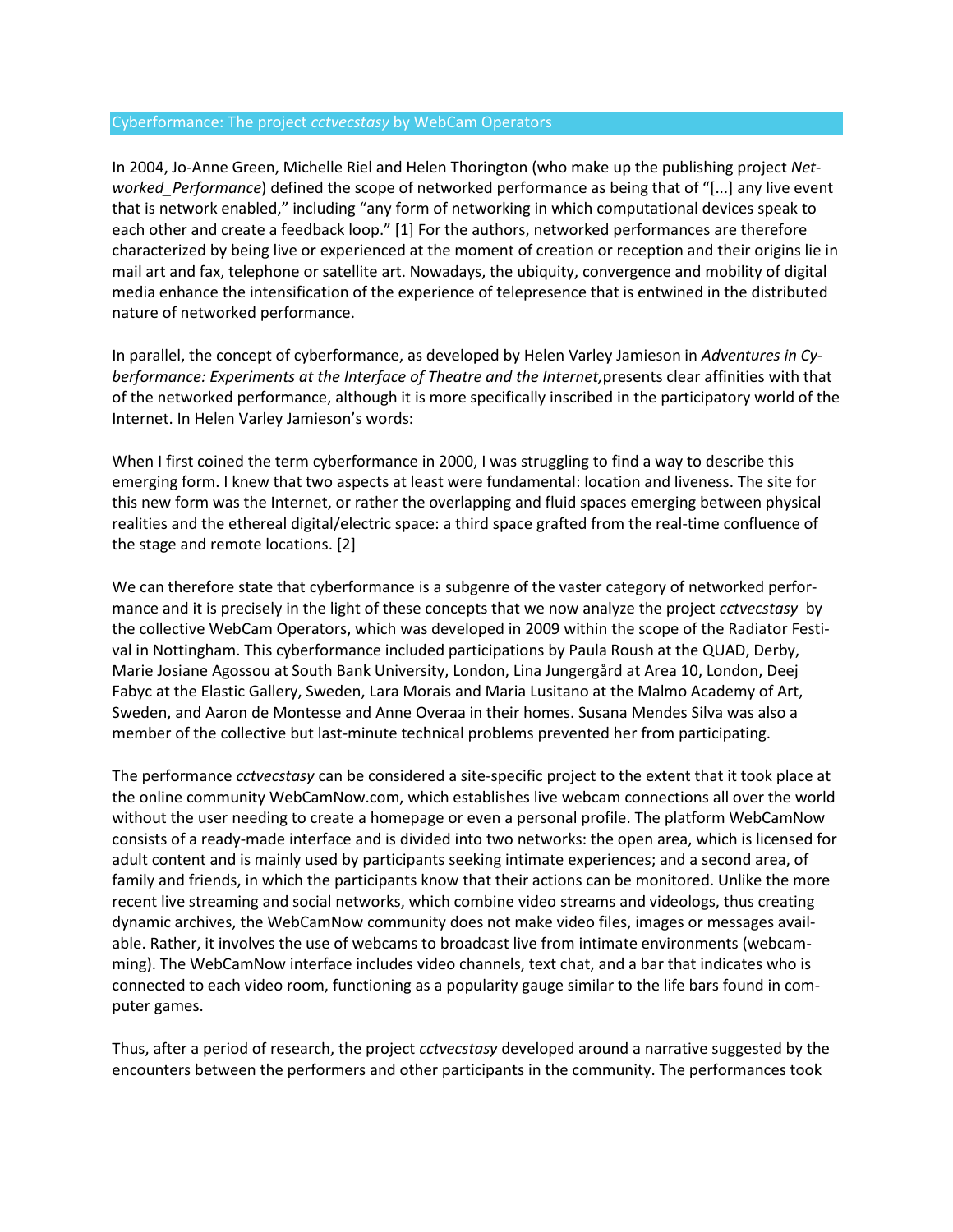place on various video channels and questioned the conditions of reception and participation characteristic of the spectators and users of the WebCamNow platform. According to Paula Roush:

[In the open area of WebcamNow] a variety of hetero and LGBTQ (lesbian, gay, bisexual, transgender and queer) people operate their webcams, playing with multiple strategies: from the staged authenticity of those that set up the webcam in their rooms, placing their life under scrutiny, to others that masquerade into hyperstaged versions of femininity/masculinity and fetish, performing to a particular group of devotees. We used the webcamming and textual chat tools freely available to us to work synchronously across separate rooms and communicate with other videochat rooms. [3]

The performance took place online in front of a live audience at the QUAD Gallery in Derby, with seven performers on live streaming, while Paula Roush operated the transition between the various spaces. The audience itself was filmed and broadcast via a live feed to a video channel. We can therefore speak of a hybrid space at play in the cyberformance *cctvecstasy*. From chat room to chat room, the various performances in turn become the subject of intervention by the performer, who is in the physical space of the gallery, alongside the audience, manipulating the visibility of the actions and spaces in real time.

Thus, it must be stressed that contact zones and transitional movements are expanded in this project: they are the interactions and overlaps of the users of the platform; the diluted boundaries between the banality of the quotidian images and the intentionally performative element; the interventions of the participants of the WebCamNow community in the real-time performance via chat; and, finally, the cross-pollination between the remote physical spaces inhabited by the performers, the telematic space of the World Wide Web, and the space of the gallery where the live audience is located.

In this context, it is pertinent to mention Susan Broadhurst's concept of the 'liminal performance,' which "plays with the limit of the possible" and whose fundamental characteristics are "hybridisation, indetermination, the absence of 'aura' and the collapse of the hierarchical distinction between popular and high culture." [4] In parallel, the notion of the 'intermedial audience,' proposed by Helen Varley Jamieson, is equally relevant since it simultaneously covers both online and live audiences who become mentally and physically involved in multiple tasks by assuming various roles – namely, those of spectator, performer, author, reader, commentator, chatter and voyeur.

It is also worth drawing attention to the low-tech and D.I.Y. (Do-It-Yourself) aesthetic of the cyberformance *cctvecstasy* and the central role played by the webcam in creating an intimate, texture-laden space that awakens a desire to caress and hold the image, to pass to the other side and inhabit the space of the performer's body. The intimate gaze of the webcam is almost like the gaze that results from an amorous interlacing, in which we are too close to really see. [5]

## Webcamming: The presentation of the self and participation in digital networks

In fact, the voyeurism associated with webcamming must be assessed in the light of this proximity, of the low-resolution of its image and the manipulation of its supposed aesthetic of authenticity. It is perhaps for this reason that masks are frequently used in cyberformance practices. The mask highlights the mercurial nature of online identity and the mixture of fiction and reality at play in the telepresence experience precipitated by the networked performance. Effectively, an ambiguous play between hiding and revealing, simulation and authenticity, and intimacy and voyeurism runs through the artistic practices that emerge from digital networks. In this respect, attention must be drawn to Annie Abrahams's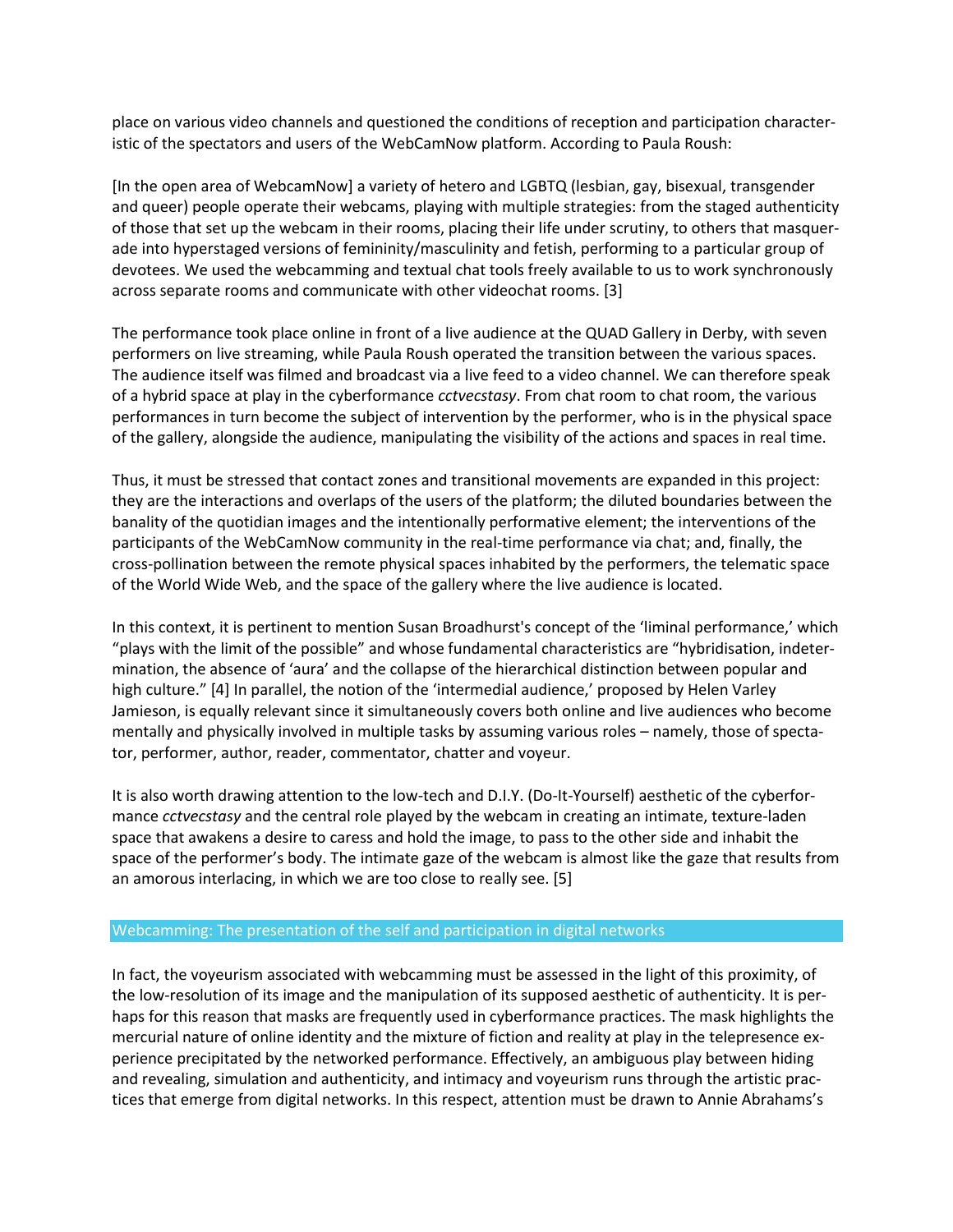body of performance work in which 'communication' and 'intimacy,' in their myriad variations, become 'problems' in the Deleuzian sense of the term. [6]

It is also worth highlighting the fertile dialogue that has been established between other artistic practices based, for example, on video and photography and the performativity of webcamming and, in a more general sense, the presentation of the self and participation in digital networks. A particularly interesting case in this context is David Valentine's film *Computer Love* (2010), filmed entirely on webcams. This fiction dance-film reinterprets the famous balcony scene from *Romeo and Juliet* staging an adolescent couple who exchange messages in a chat room named Computer Love (a euphemism for cyber-sex as well as an allusion to Kraftwerk's song of the same name).

The audience observes the young couple's reactions through images captured by webcams on their computers placed alongside a chat window in which we see a version of Shakespeare's dialogues in the highly abbreviated, pared-down language that is characteristic of instant messaging. The protagonists express the intensity of their feelings through urban dance (choreographed by James Hall and Joe Livermore of the Methods of Movement collective) and the messages in the chat window are echoed by the voice-over that recites Shakespeare's original text.

The tiny space of the young people's bedrooms is reduced still further by the static, vigilant and fragmentary gaze of the webcams; while the use of the split screen intensifies the expression of desire as well as the cultural and racial boundaries between the two young lovers. The use of webcams as a staging and filming device questions our relations of attraction — particularly those of digital natives —, participation and captivity in social networks.

In this context, the work of the photographer Evan Baden is also relevant; in particular his series *Technically Intimate* (2009) and *The Illuminati* (2007), which invoke the way in which teenage privacy and intimacy are being redefined by the Internet and mobile phones. In *Technically Intimate*, Baden takes as a starting point videos and images with sexually explicit content that he has found online. In the text introducing the series *Technically Intimate*, Baden explains how, on the basis of this material, he selected an image and subsequently worked with participants who answered the request for collaborators that he posted on social networks. The models adopt provocative poses staged for their cameras (mobile phone or webcams) but their status as 'sex objects' is re-contextualized precisely by the retreat of the point of view (of the photographer's gaze), which, in 'opening up' the shot, allows the quotidian space to enter the frame – the bedrooms full of objects and adolescent passions – shifting the sexually explicit meaning of the image and confronting the spectator with the ambiguity and discomfort that it provokes.

In turn, in *The Illuminati* Baden creates a series of portraits of solitary young people whose faces, suspended, hypnotized and absorbed, are bathed in the light coming off the screens of the gadgets that they are touching. In these photographs, the light that reveals their faces captures the adolescents' fixed gaze at a screen and a communication that we spectators cannot access because it is turned away from us.

In the face of this ambivalent dissolving of limits, the various artistic projects invoked here examine the current intensification of the flow of personal narratives on Web 2.0 and the new practices of self-surveillance and participatory surveillance on social networks. Effectively, while the potential dangers of surveillance on the World Wide Web are well known (particularly, the invasion of privacy, mapping and the management of information relating to particular social groups, fraud and so forth), according to Anders Albrechtslund, participative surveillance practices could also be considered as forms of subjective,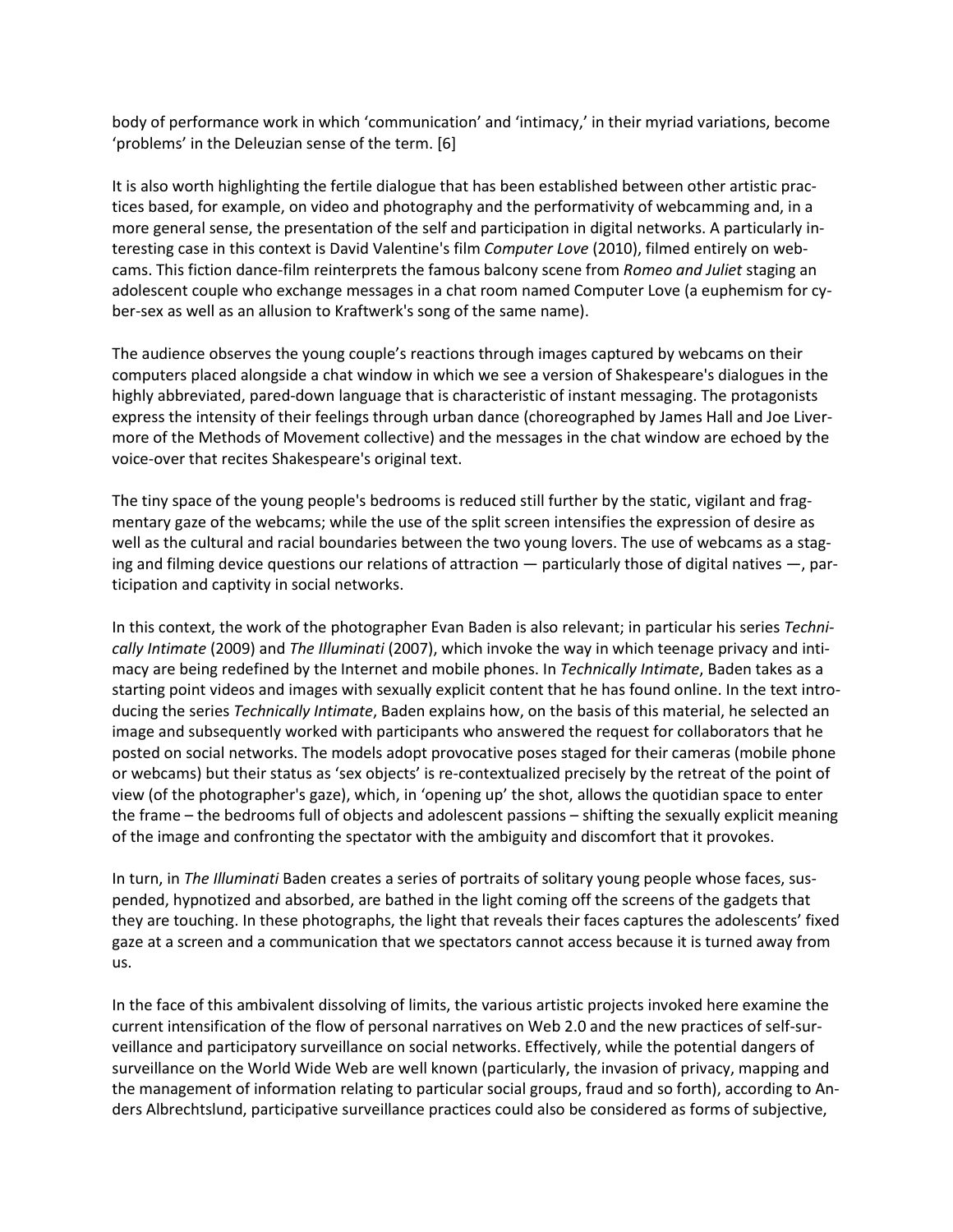relational, shared and mutual experimentation. [7] In our view, the various artistic works being analyzed here address the irresolvable multiplicity of dimensions that traverse our presence, identity and participation in the digital world.

#### Conclusion: The hybrid space

In this context, we would like to conclude by invoking the work *Tele\_Trust* (2009 – underway) developed by the Dutch duo Karen Lancel and Herman Maat in collaboration with the V2\_Lab. *Tele\_Trust* consists of a networked performance and an installation that investigates the relations between surveillance, privacy and trust in the public space and on digital networks.

Lancel and Matt created a 'data veil' inspired by the robes of monks; which also calls to mind a burka or Darth Vader's cloak (*Star Wars*). The dark and opaque fabric of this veil is weaved in a network of sensors that transform it into an interactive communication membrane. The performance *Tele\_Trust* involves several interlinked data-veils and takes place in public spaces where members of the audience are invited to participate. The veil functions like a second skin: when the participant touches it she does not feel the sensors but the warmth of her own body. However, when the cloak is caressed, voices are activated in the headset, which ask her questions centering on the idea of trust. These voices belong to other members of the audience, who use their smartphones to communicate with whoever is hidden under the cloak.

Before being covered, the participant is photographed with a webcam and her photograph is sent to an online project database. When the participant attains invisibility under the veil, the members of the audience, by interacting with her via their smartphones, reveal her face online. It appears on the website of the *Tele\_Trust* project, on the public screens of the installation and on the screens of the mobile phones accompanied by the questions: "Do I need to see your eyes to trust you? Do I need to touch you? Who is looking at whom? Who is controlling whom?"

The project *Tele\_Trust* thereby helps us to reflect on the way in which interfaces can create an experience of presence and trust in a world impregnated with technology and media in which face-to-face communication is becoming scarce. In parallel, the participatory dimension of this work must be examined in the light of the notion of the "[…] digital aesthetic as *transmedial* experience, in other words, an interactive action or effect that involves hopping from medium to medium across a patchwork that makes use of intertextuality and 'live' recombination." [8]

Questions, statements, short narratives about trust, intimacy and control created by the participants flow into the data veils that are active at that moment. All of the testimonies and contributions gathered during the public performances are available on the website of the project *Tele\_Trust* and are activated and recombined when the data veils are used.

A mesh of stories generated by the users is interwoven, mediated by these sensitive and moving membranes which, in covering the wearers' bodies, reveal their faces, thereby invoking the paradoxical play of hiding, transparency, nomadism and capture that traverses the 'hybrid space' [9] of contemporary digital networks. *Tele\_Trust*, and the other artistic projects analyzed here, address the shifting experience of the hybrid space, marked by a conflation of presence and distance and blurred boundaries between intimacy and publicness, poetically and politically re-imagining our experience in this multi-layered and intensive networked spatiality.